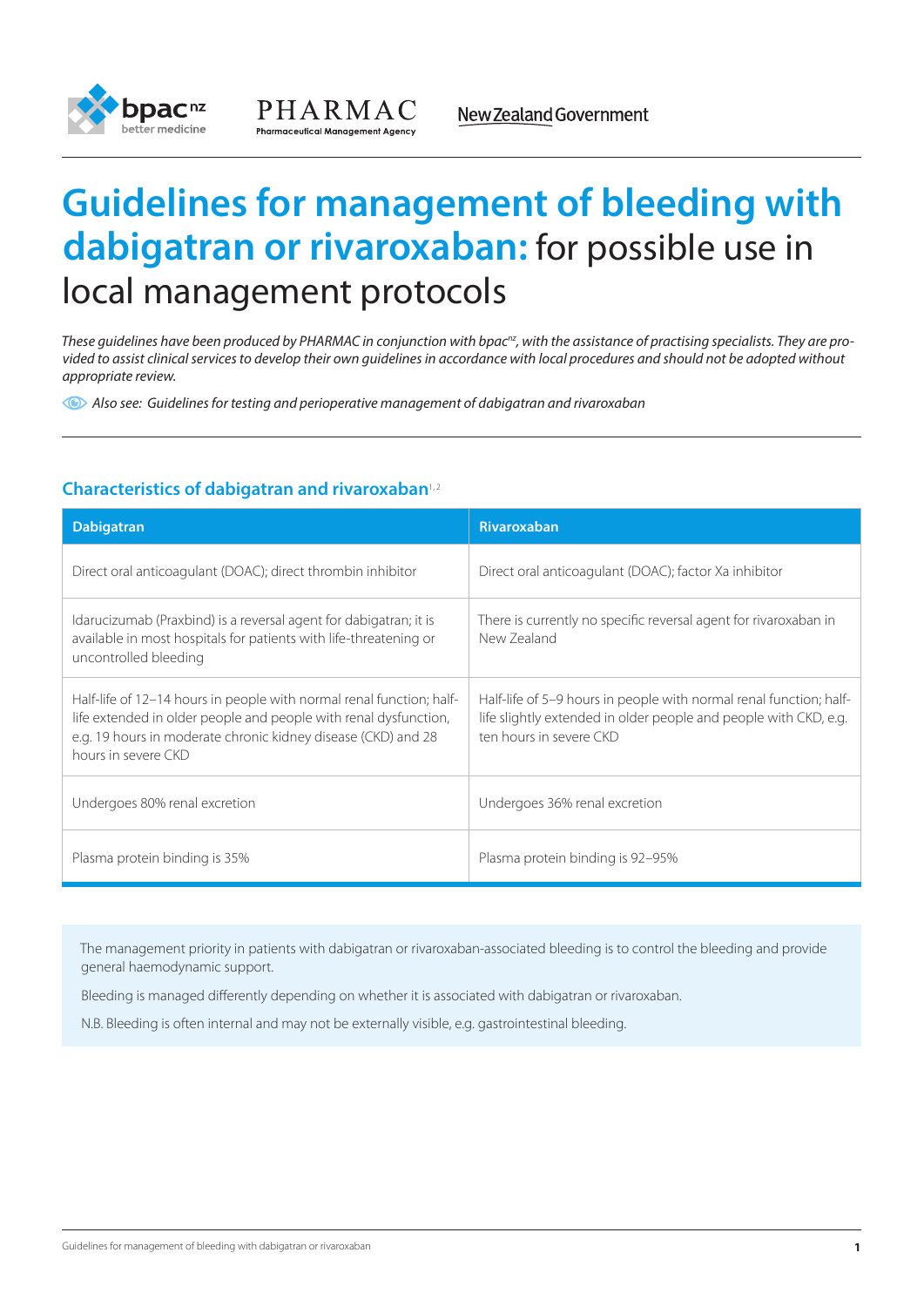# **Dabigatran-associated bleeding**

### **Dabigatran-associated bleeding**

- Assess the severity of the bleeding
- Initiate standard resuscitation procedures
- • Check **full blood count**, **renal function** and **electrolytes** (including calcium)
- Stop dabigatran (or delay if bleeding mild) and consider discontinuing other medicines with an anticoagulant effect, e.g. antiplatelet medicines
- • If idarucizumab may be required, check coagulation screen including **fibrinogen assay**, **activated partial thromboplastin time (aPTT)** and **thrombin time (TT)** and, if available, **dilute thrombin time (dTT)** or **Haemoclot® thrombin inhibitor assay** to determine if dabigatran is present. Indicate the time of the last dabigatran dose when requesting tests.

#### **Mild bleeding: Moderate bleeding: to life-threatening† bleeding:** • Local haemostatic measures, where possible: – Mechanical compression – **Tranexamic acid**, topically or orally, 15 mg/kg, three to four times daily – the usual adult dose is 1 g, i.e. two 500 mg tablets, per dose • Delaying the next dose of dabigatran may be sufficient when bleeding is mild or discontinue treatment as clinically appropriate Consult haematology service. • Local measures, where possible: – Mechanical compression – Consider wound packing or surgical intervention • **Fluid replacement**, as dabigatran is largely renally excreted • Blood product transfusion: – **Consider platelets** if levels less than 70-80  $\times$  10<sup>9</sup>/L or if patient is taking an antiplatelet medicine • Administer an anti-fibrinolytic medicine: Implement measures for moderate bleeding and reverse the anticoagulant effect by administering **idarucizumab** in the following situations: • Symptomatic intracranial bleeding • Bleeding into critical organs, e.g. intraocular, intraspinal, pericardium or compartment syndrome • Uncontrolled bleeding with haemodynamic instability, e.g. severe gastrointestinal bleeding • Bleeding requiring urgent surgery **Haemodialysis** should be considered in patients with severe renal failure as

- **Tranexamic acid** IV (15–30 mg/kg) +/- continuous infusion (1mg/kg/ hour)
- **Oral charcoal** (50 g) may be considered if dabigatran was taken within the last two hours; care should be taken to avoid aspiration if the patient is unconscious.<sup>3, 4</sup>

dabigatran may take several days to clear in these patients. Idarucizumab has a relatively short half-life and haemodialysis may be preferable to multiple doses of idarucizumab.

- \* Reduction in Hb  $\geq 20$  g/L, transfusion of  $\geq 2$  units of red blood cells, or symptomatic bleeding in a critical area or organ, e.g. intraocular, intracranial, intraspinal, intramuscular with compartment syndrome, retroperitoneal, intra-articular or pericardial bleeding
- † Reduction in Hb ≥ 50 g/L, transfusion of ≥ 4 units of red blood cells, hypotension requiring inotropic medicines or bleeding requiring surgical intervention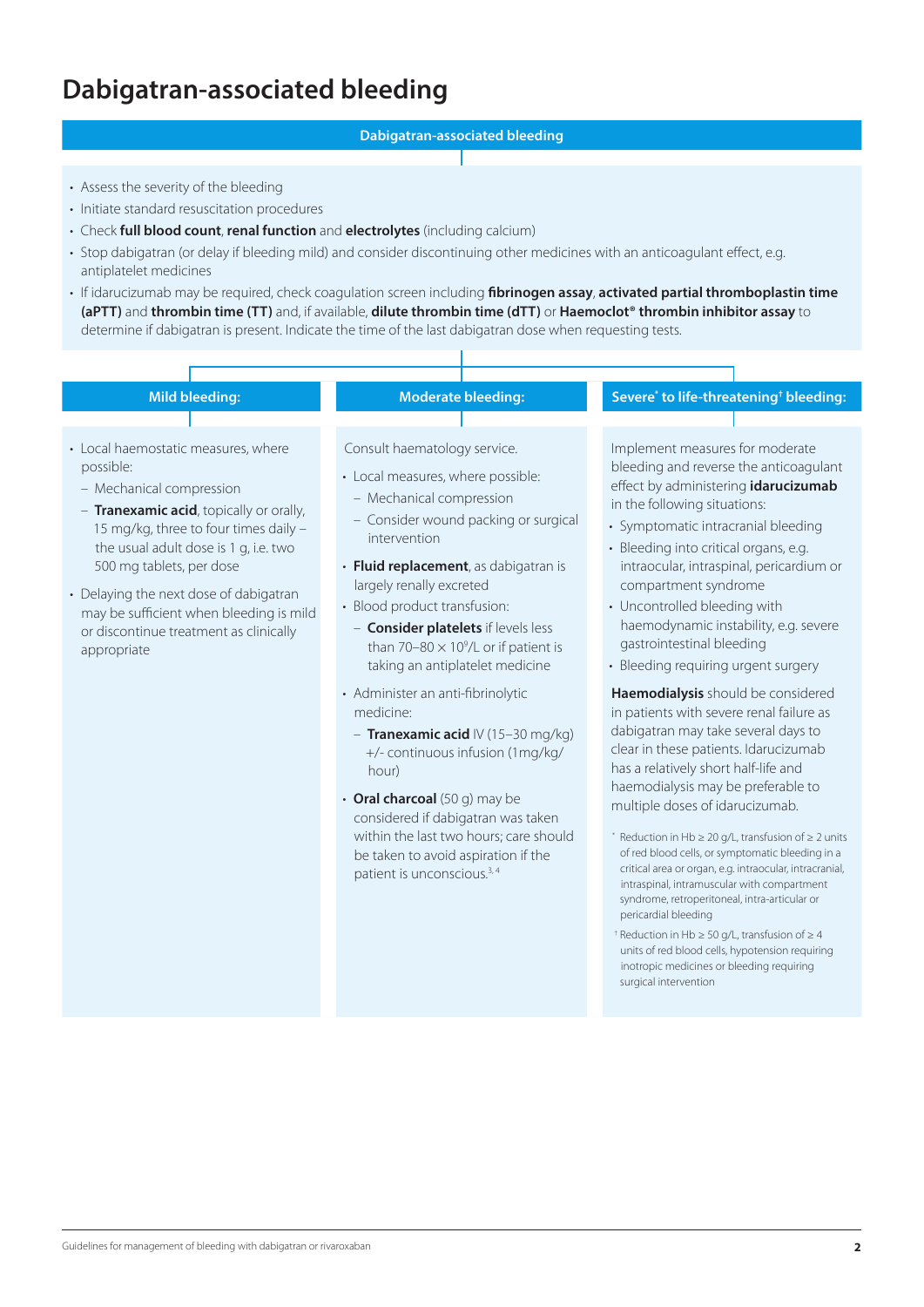# **Reversal of dabigatran**

Idarucizumab is a monoclonal antibody fragment that completely reverses the effect of dabigatran within minutes;<sup>4</sup> the effect is specific to dabigatran and it will not reverse other anticoagulants. Idarucizumab is indicated for the reversal of life-threatening or uncontrolled bleeding or when emergency surgery or urgent procedures are required.<sup>6</sup> There are no contraindications other than hypersensitivity to idarucizumab or its excipients.<sup>5</sup> Caution is required in patients with hereditary fructose intolerance due to the presence of sorbitol.<sup>5</sup>

- • Idarucizumab is indicated when rapid reversal of dabigatran is required for patients who need urgent surgery or where there is uncontrolled or life-threatening bleeding.
- Idarucizumab may also be considered in other clinical situations, e.g. prior to thrombolysis in patients with acute coronary syndrome or thrombotic stroke.
- • Idarucizumab is unlikely to provide clinically significant benefit if the last dose of dabigatran was taken more than 24 hours ago, unless there is severe renal impairment, e.g. CrCl < 30 mL/min.

# **Test results determine if dabigatran is present**

Testing is required to determine if dabigatran is present prior to the administration of idarucizumab.



# **Administer idarucizumab:**

- Prior to administration request full blood count (if not already done) and record vital signs.
- The dose of idarucizumab is 5 g, given as two 2.5 g/50 mL IV infusions, five to ten minutes apart, or as a bolus of two consecutive IV injections; a further 5 g may be given approximately 24 hours later, if advised by a haematologist, e.g. if clinically relevant bleeding re-occurs and the patient has prolonged clotting time or they require a second emergency procedure.<sup>6</sup>
- No dose adjustments are required for patients with renal or hepatic impairment or for older patients.<sup>5</sup>
- Idarucizumab should not be mixed with other medicines; an established IV line can be used after if it has been flushed with 0.9%  $NaCl<sup>5</sup>$
- Request aPTT, TT and fibrinogen 30 minutes after administration.

# **Monitor following administration:**

- • Consider if a prophylactic antithrombotic, e.g. low-molecular weight heparin, is needed to reduce the risk of a thrombosis. This may be given any time after idarucizumab.<sup>5</sup>
- Medicine interactions with idarucizumab have not been studied, however, they are clinically unlikely.<sup>7</sup>
- • Headache is the most common adverse effect associated with idarucizumab, others include hypokalaemia, delirium, constipation, pyrexia, pneumonia.8
- • Dabigatran can be re-started 24 hours after administration of idarucizumab if the patient is stable and haemostasis has been achieved.<sup>5</sup>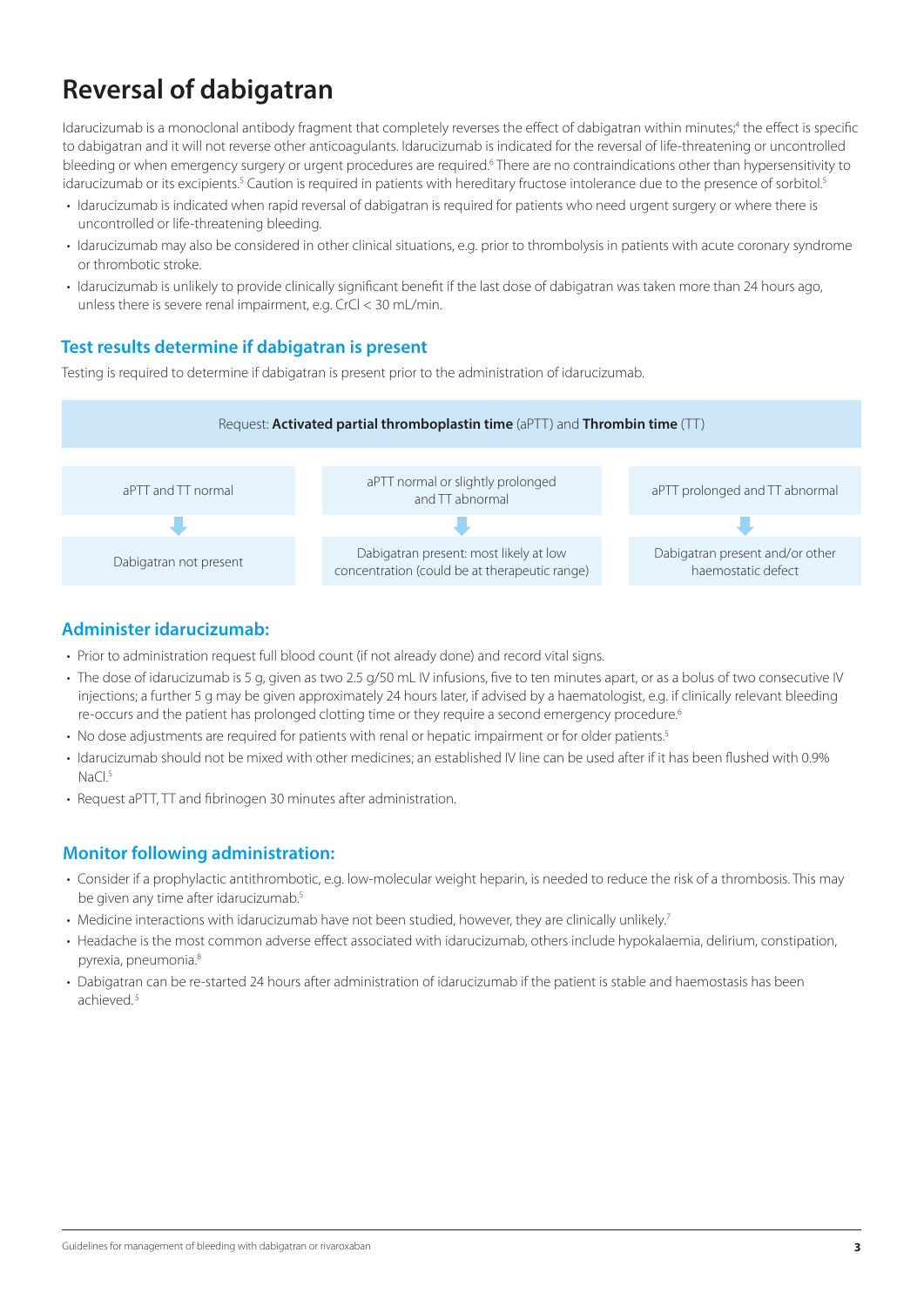# **Rivaroxaban-associated bleeding**

### **Rivaroxaban-associated bleeding**

- Assess severity of bleeding
- Initiate standard resuscitation procedures
- • Check **full blood count**, **renal function** and **electrolytes** (including calcium)
- • Request a **chromogenic anti-Xa assay** or if not available **prothrombin time (PT)**; indicate the time of the last dose of rivaroxaban when requesting tests
- • Stop rivaroxaban (or delay if bleeding mild) and consider discontinuing other medicines with an anticoagulant effect, e.g. antiplatelet medicines
- There is currently no reversal agent for rivaroxaban available in New Zealand<sup>\*</sup>
- \* Andexanet alfa (Andexxa coagulation factor Xa [recombinant] inactivated-zhzo) has been approved in the United States to reverse uncontrolled or life-threatening bleeding in patients treated with rivaroxaban or apixaban.<sup>9</sup>

- Local haemostatic measures, where possible:
	- Mechanical compression
- **Tranexamic acid**, topically or orally, 15 mg/kg, three to four times daily – the usual adult dose is 1 g, i.e. two 500 mg tablets, per dose
- Delaying the next dose of rivaroxaban may be sufficient when bleeding is mild or discontinue treatment as clinically appropriate

### **Mild bleeding: Moderate to severe bleeding**\*:

Consult haematology service

- Local measures, where possible:
- Mechanical compression
- Consider wound packing or surgical intervention

#### • **Fluid replacement**

- Blood product transfusion: – Consider **platelets** if levels less than 70-80  $\times$  10<sup>9</sup>/L or if patient is taking an antiplatelet medicine
- Administer an anti-fibrinolytic medicine:
	- **Tranexamic acid** IV (15–30 mg/kg) +/- continuous infusion (1mg/kg/ hr)
- • Consider **prothrombin complex** (Prothrombinex-VF) 50 IU/kg; repeat if necessary under the guidance of a haematologist.†
- \* Reduction in Hb ≥ 20 g/L, transfusion of ≥ 2 units of red blood cells, or symptomatic bleeding in a critical area or organ, e.g. intraocular, intracranial, intraspinal, intramuscular with compartment syndrome, retroperitoneal, intra-articular or pericardial bleeding
- † There is limited data available on the effectiveness of prothrombin complex in patients taking rivaroxaban

#### **: Life-threatening bleeding\* :**

Implement measures for moderate to severe bleeding and attempt to counteract the anticoagulant effect by administering:

• **Recombinant factor VIIa**† (Novoseven – 100 microgram/kg by IV bolus); repeat if necessary under the

guidance of a haematologist

N.B. dialysis is not effective for the removal of rivaroxaban as it is highly protein bound.

- \* Symptomatic intracranial bleeding, reduction in Hb ≥ 50 g/L, transfusion of ≥ 4 units of red blood cells, hypotension requiring inotropic medicines or bleeding requiring surgical intervention
- † The effect of recombinant factor VIIa in patients taking rivaroxaban is currently uncertain<sup>10</sup>